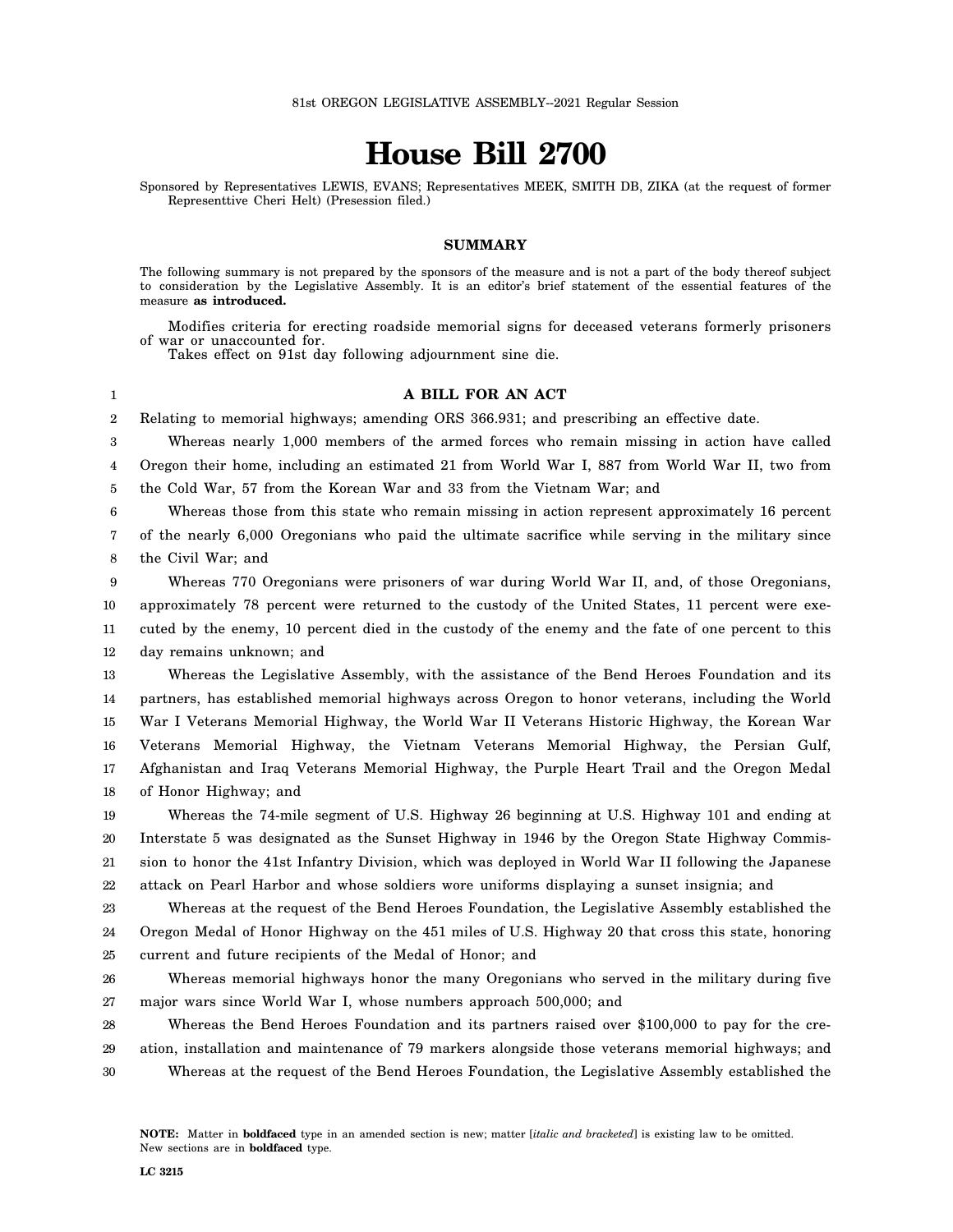#### HB 2700

1 2 3 4 5 6 7 8 9 10 11 12 13 14 15 16 17 18 19 20 21 22 23 24 25 26 27 28 29 30 31 32 33 34 35 36 37 38 39 40 41 42 43 44 45 POW/MIA Memorial Highway on the 471 miles of U.S. Highway 26 that cross this state to honor Oregonians who have been a prisoner of war or missing in action since the Civil War; and Whereas nearly 1,770 Oregonians have been prisoners of war or missing in action since the Civil War; and Whereas Oregonians are deeply concerned about the fate of the Oregonians who were prisoners of war or missing in action; and Whereas the Defense POW/MIA Accounting Agency searches worldwide for the remains of individuals who are unaccounted for to return the remains of those missing in action to families for final closure; and Whereas the Defense POW/MIA Accounting Agency continues to recover and return remains of individuals missing in action to Oregon families; and Whereas roadside memorial signs will complement the POW/MIA Memorial Highway to educate the public and honor the prisoners of war and those missing in action; now, therefore, **Be It Enacted by the People of the State of Oregon: SECTION 1.** ORS 366.931 is amended to read: 366.931. (1) As used in this section, "Armed Forces of the United States" has the meaning given that term in ORS 348.282. (2) To recognize and honor those who were killed in action or who died as a result of wounds received in action while serving in the Armed Forces of the United States, the Department of Transportation shall erect and maintain a Fallen Hero roadside memorial sign if: (a)**(A)** The Legislative Assembly adopts a concurrent resolution that recognizes the individual killed in the line of duty; **or (B) The individual killed in the line of duty was formerly designated as either a prisoner of war or unaccounted for by the Defense POW/MIA Accounting Agency and the remains of the individual have been recovered, identified and returned to Oregon;** and (b) The department receives the payment of a fee determined by the department under subsection (3) of this section. (3) The department shall determine the amount of the fee required under subsection (2)(b) of this section by rule. The fee may not exceed the direct and indirect expenses associated with erecting, maintaining and removing a roadside memorial sign. (4) The department shall deposit the fees that the department collects under this section into the Roadside Memorial Fund established under ORS 366.932. (5) A public body, as defined in ORS 174.109, may not expend moneys for the purpose of paying the fee required under this section. (6) The department, by rule, shall establish the size, design and location of a roadside memorial sign erected under this section. The sign must include the name of the individual the sign is recognizing. **SECTION 2.** ORS 366.931, as amended by section 11, chapter 384, Oregon Laws 2019, is amended to read: 366.931. (1) As used in this section, "Armed Forces of the United States" means: (a) The Army, Navy, Air Force, Marine Corps and Coast Guard of the United States; (b) The reserves of the Army, Navy, Air Force, Marine Corps and Coast Guard of the United States; and (c) The Oregon National Guard and a National Guard of any other state or territory. (2) To recognize and honor those who were killed in action or who died as a result of wounds